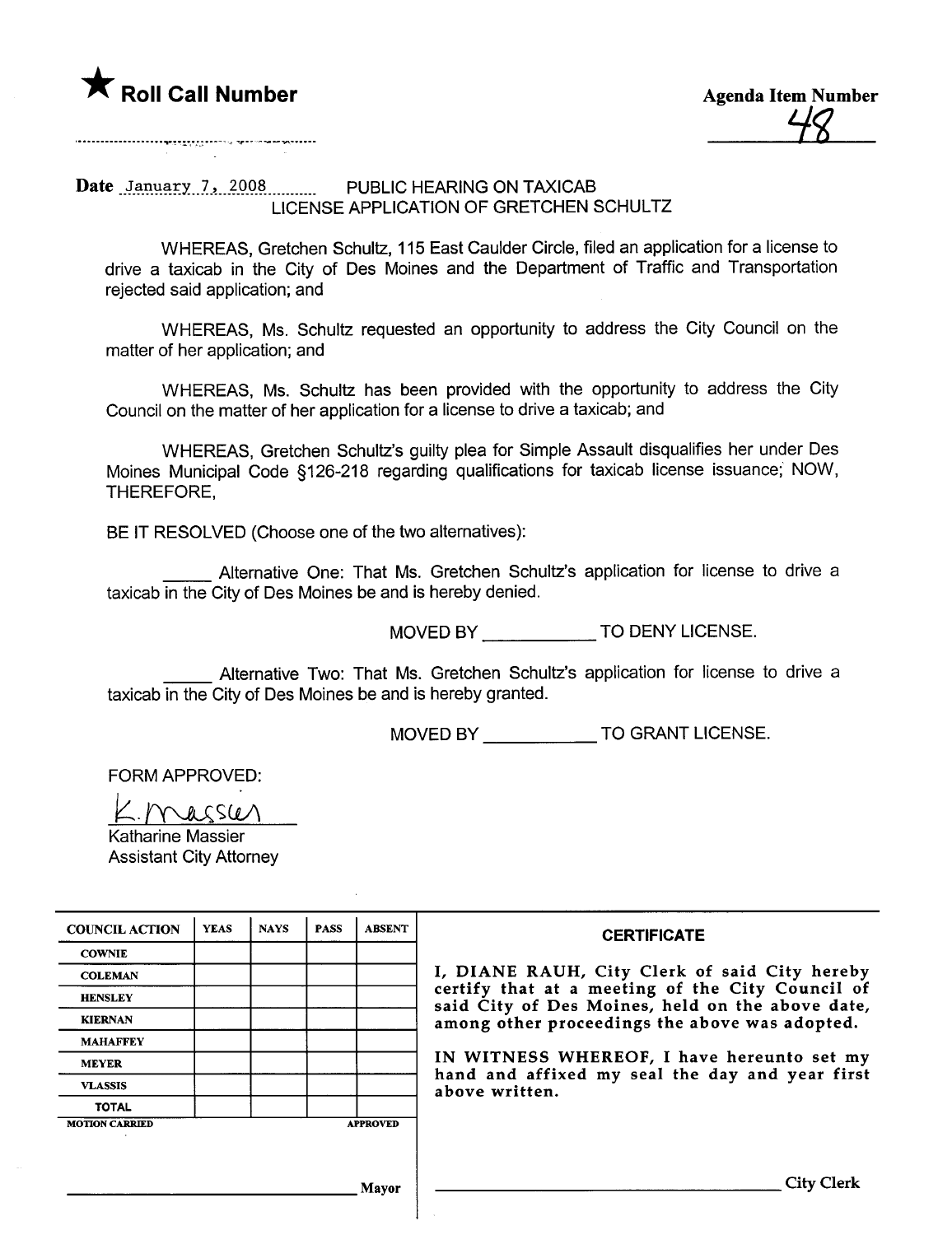December 19, 2007

Gretchen T. Schultz 115 East Caulder Circle Des Moines, IA 50315

Re: Taxicab License Appeal of Application Denial

The purpose of this letter is to acknowledge receipt of timely appeal of the decision to deny issuance of a taxicab license, as presented to you in a December 11, 2007 letter from the City Traffic Engineer.

Accordingly, i have set this matter for hearing on January 7, 2008 at 5:00 p.m. in the City Council Chambers, City Hall, 400 East First Street. A copy of the portion of the City Code pertaining to the appeal process is enclosed for your information. Failure to appear at the scheduled hearing will be deemed as a waiver of your rights to a hearing.

Please call if you have questions or concerns in this regard.

Sincerely,

Pauh

Diane Rauh City Clerk

DR:kh Enc.

cc: J. Brewer - Engineering K. Massier-Legal

- S. Silver Police
- G. Fox  $-$  T & T



CITY CLERK CITY HALL-2ND FLOOR 40 ROBERT D. RAY DRIVE DES MOINES, IOWA 50309-1891 (515) 283-4209 FAX (515) 237-1645 www.dmgov.org

PARKING TICKETS PET LICENSES BUSINESS LICENSES

> ALL.AMERICAN CITY 1949. 1976, 1981, 2003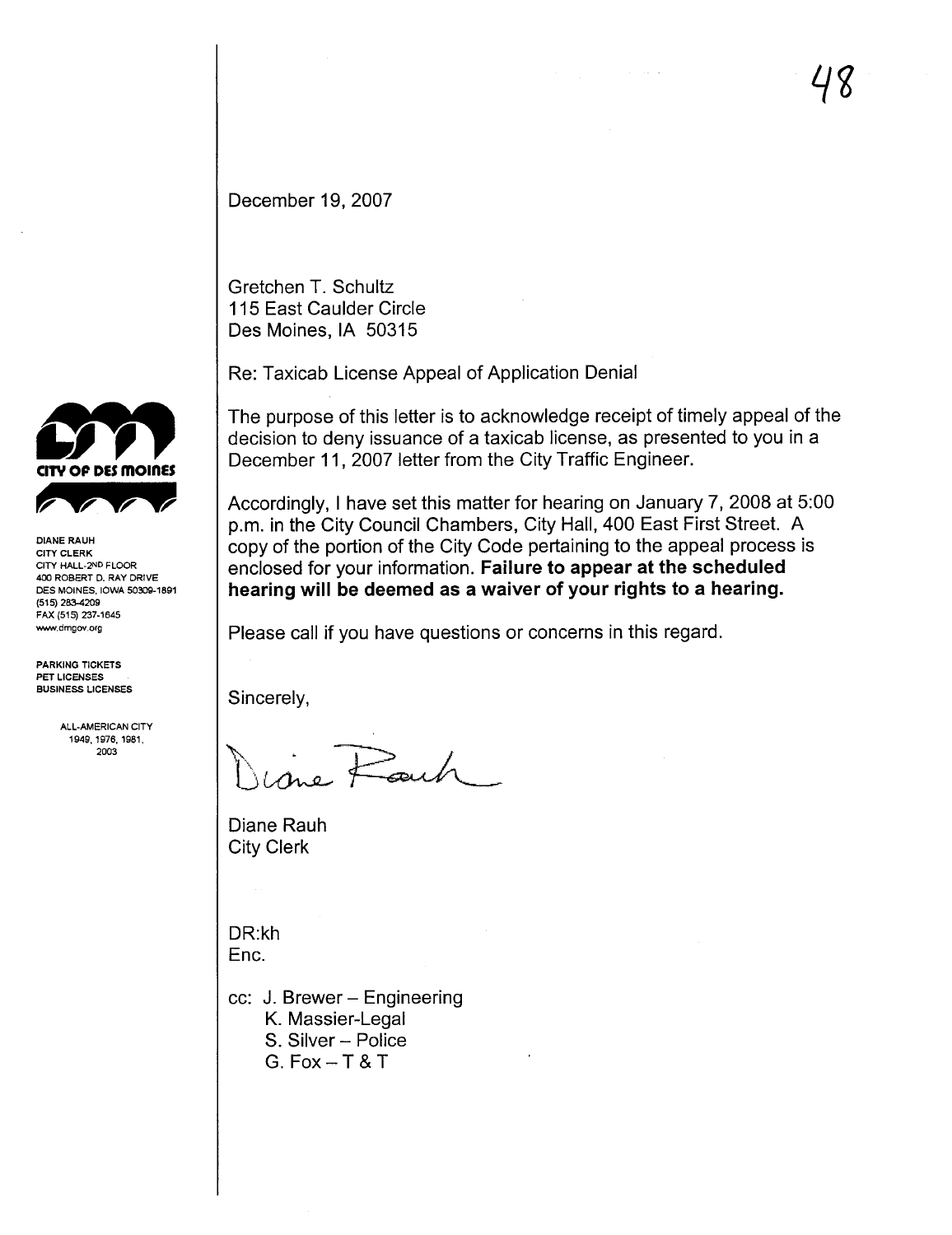Diane Rauh **City Clerk** City Hall 400 Robert D. Ray Drive Des Moines, IA 50309

I request a hearing before the City Council to appeal the decision of the City Traffic Engineer to deny my Taxicab License application, as outlined in Section 126-218 of the Municipal Code. I understand I must provide a letter from the Taxicab Company stating that they will allow me to drive for them and will provide dispatch service to me.

Name  $\bigwedge$ Address Phone Date Signature CILA CIFEER

80 31 IN 91 330 202

CETIE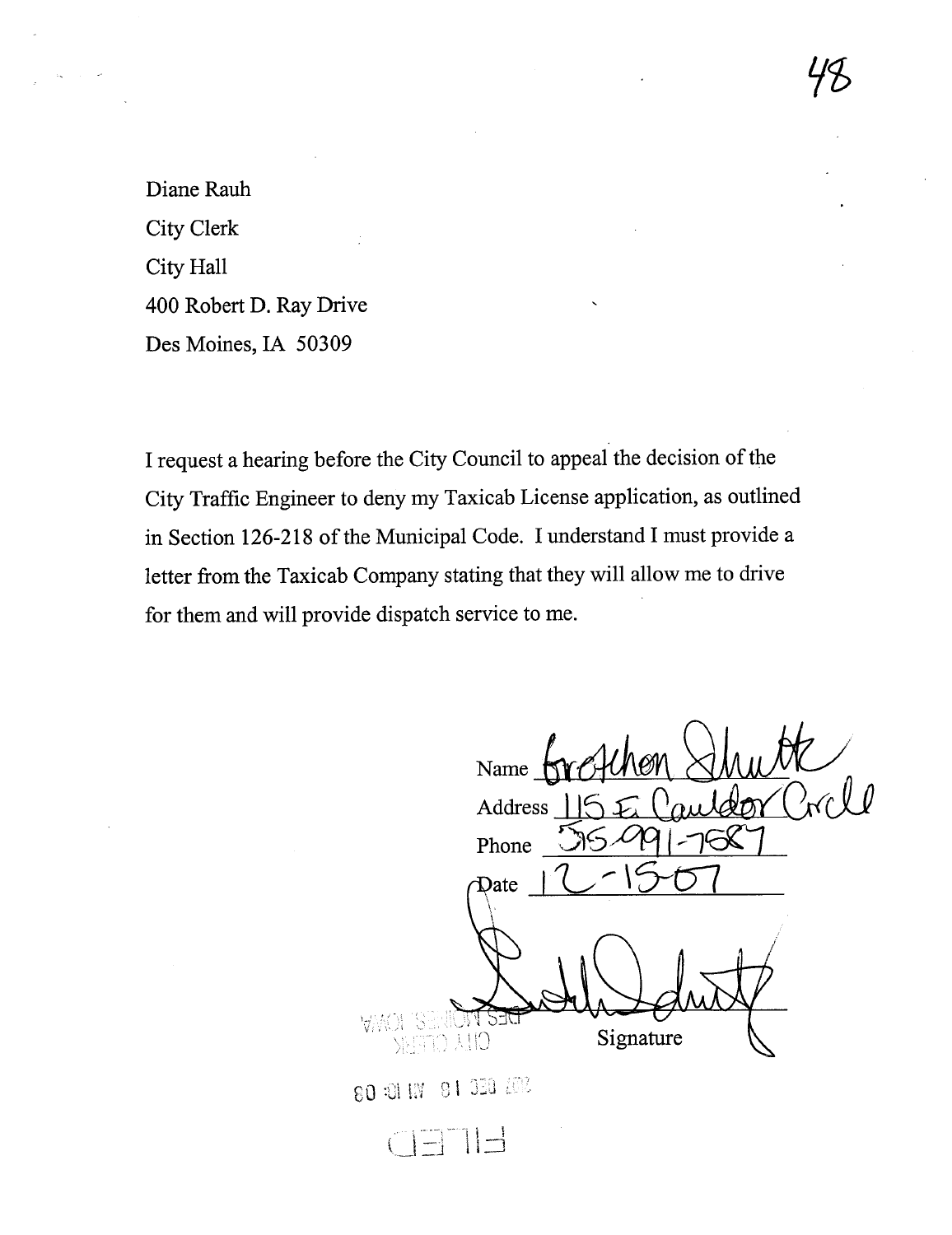Gretchen T. Schultz 115 East Caulder Circle Des Moines, IA 50315

RE: Taxicab License

Dear Ms. Schultz:

Please be advised that based upon a recommendation of the Des Moines Police Department, I have denied your application for a Taxicab Driver's License. This denial is based on your driving and criminal record, which does not meet the requirements for obtaining a Taxicab Driver's License.

According to the Police Department records, the following activity occurred:

Driving Record: 5/31/06 Suspended – Non-payment of Iowa fine

Criminal Record:

7/25/98 Arrested on charge of assault/simple, pled guilty, received deferred sentence.

This record does not meet the requirements for good moral character as required by the City of Des Moines Municipal Code. Therefore, your application for a Taxicab Driver's License is denied under Municipal Code Section 126-218(a-1, i,ii) (a-2,i,iv) (b-2, 3). A copy of this section of the code is enclosed for your information.

If you desire to appeal this matter, you may request a hearing before the Des Moines City Council by filing a written appeal with the City Clerk within ten (10) days of receiving this letter. If you do appeal this matter, your background information will be provided to the City Council and you must appear at the designated hearing for your appeal to be considered. You must also provide a letter from the Taxicab Company that they will allow you to drive for them.

Sincerely,

Facy L. Fox

Gary L.  $\forall$ ox City Traffic Engineer XHETO 시IO

Enclosure O .j 'I ;"J i\ l co 4-n\_~ ,nJ ;"1 "', 1;;'1 ".,.-





ENGINEERING DEPARTMENT

TRAFFIC & TRANSPORTATION DIVISION-ARMORY BUILDING 602 ROBERT D. RAY DRIVE DES MOINES, IOWA 50309-1891

(515) 283-4973 FAX (515) 237-1640

 $\overline{1}$ 

ALL-AMERICA CITY 1949, 1976, 1981 2003

GLF/jag

cc: Jeb Brewer, City Engineer Katharine Massier, Legal Dept. Steven Silver, Police Dept. Diane Rauh, City Clerk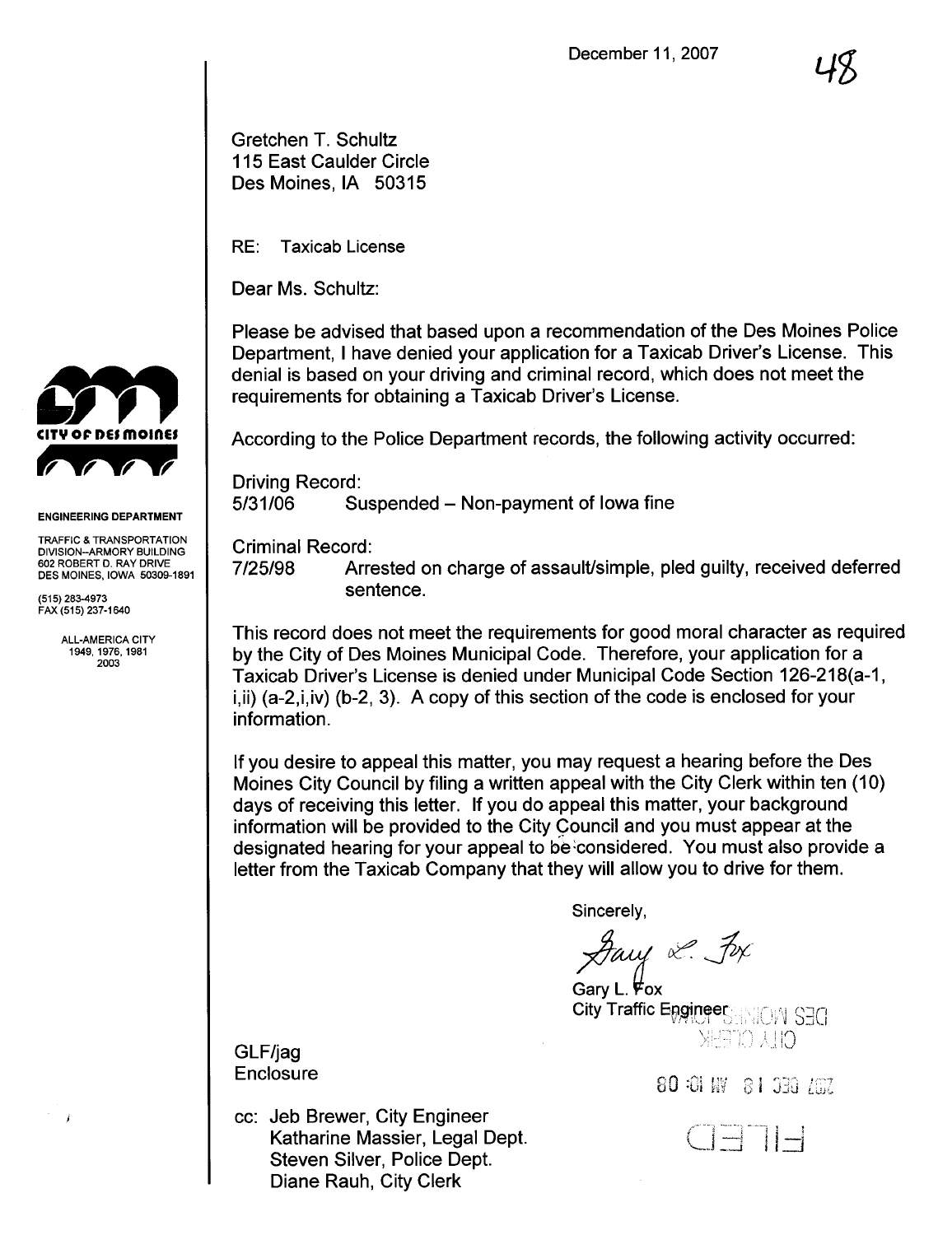

(物語論推検を))<br>(機構維検を)

 $\frac{1}{16}$ 

December 18, 2007

一般 一般

 $\sim$ 

Mr. Gary Fox City Traffic Engineer City of Des Moines 602 E 1st St Des Moines, Iowa 50309

Dear Gary,

Upon a review of Ms. Gretchen Schultz's file, Trans Iowa will offer dispatch service to her on a probationary status.

Sincerely, Trans Iowa, L.C. d/b/a Capitol and Yellow Cab Company

Lee R. Christensen

General Manager



SO :01 NV 8 1 330 ZOZ







Executive Sedan

1710 Guthrie Avenue, Suite V · Des Moines, IA 50316 · Office (515) 263-0122 · Fax (515) 263-8504 www.transiowa.com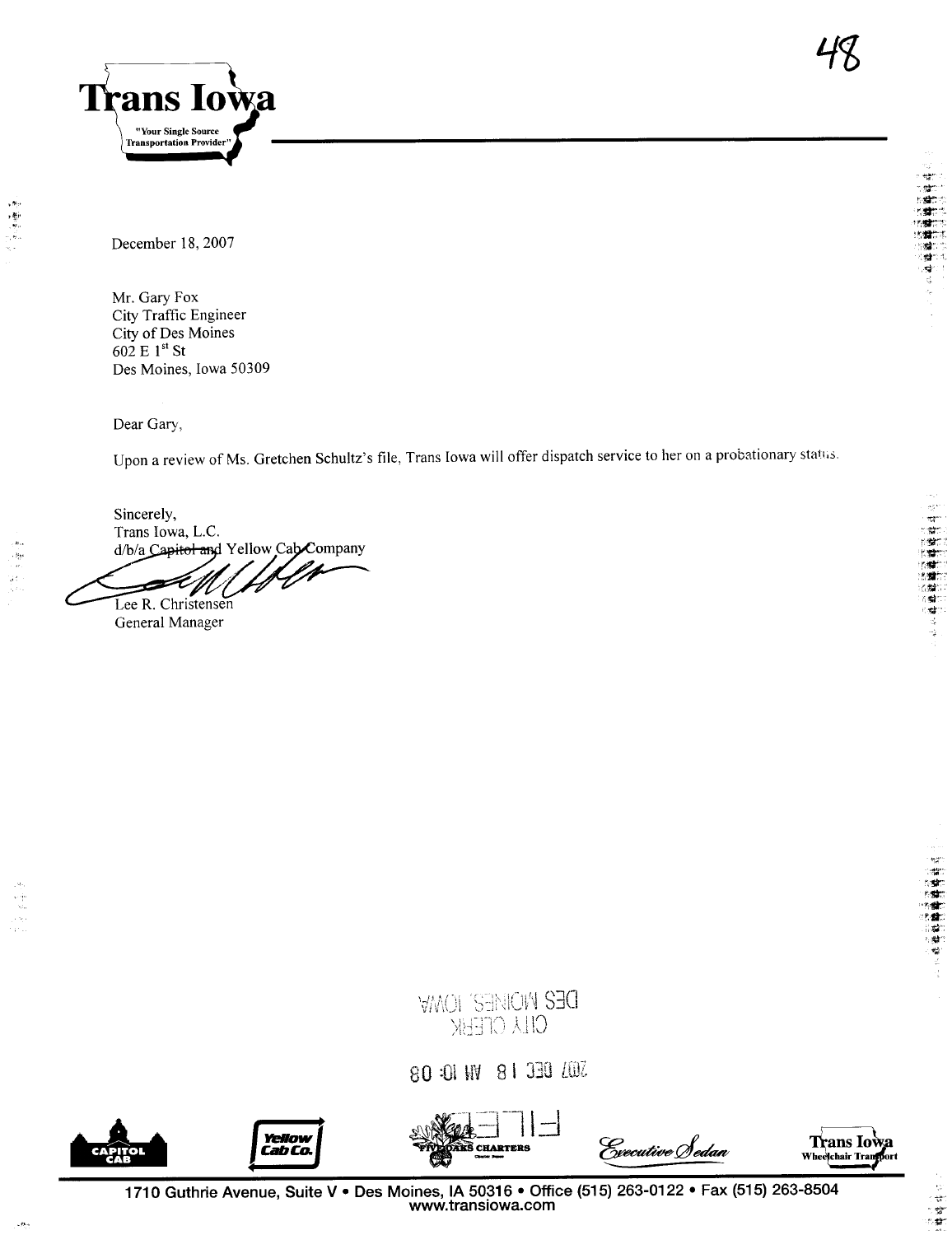$\mathcal{U}$ 

Gretchen T. Schultz 115 East Caulder Circle Des Moines, IA 50315

RE: Taxicab License

Dear Ms. Schultz:

Please be advised that based upon a recommendation of the Des Moines Police Department, I have denied your application for a Taxicab Driver's License. This denial is based on your driving and criminal record, which does not meet the requirements for obtaining a Taxicab Driver's License.

According to the Police Department records, the following activity occurred:

Driving Record: 5/31/06 Suspended - Non-payment of Iowa fine

Criminal Record:

7/25/98 Arrested on charge of assault/simple, pled guilty, received deferred sentence.

This record does not meet the requirements for good moral character as required by the City of Des Moines Municipal Code. Therefore, your application for a Taxicab Driver's License is denied under Municipal Code Section 126-218(a-1, i,ii) (a-2,i,iv) (b-2, 3). A copy of this section of the code is enclosed for your information.

If you desire to appeal this matter, you may request a hearing before the Des Moines City Council by filng a written appeal with the City Clerk within ten (10) days of receiving this letter. If you do appeal this matter, your background information will be provided to the City Council and you must appear at the designated hearing for your appeal to be considered. You must also provide a letter from the Taxicab Company that they will allow you to drive for them.

Sincerely,

Facy & Fox

Gary L.  $F$ ox **City Traffic Engineer** 

GLF/jag Enclosure

cc: Jeb Brewer, City Engineer Katharine Massier, Legal Dept. Steven Silver, Police Dept. Diane Rauh, City Clerk



## ENGINEERING DEPARTMENT

TRAFFIC & TRANSPORTATION DIVISION-ARMORY BUILDING 602 ROBERT D. RAY DRIVE DES MOINES, IOWA 50309-1891

(515) 283-973 FAX (515) 237-164

> ALL-AMERICA CITY 1949,1976,1981 2003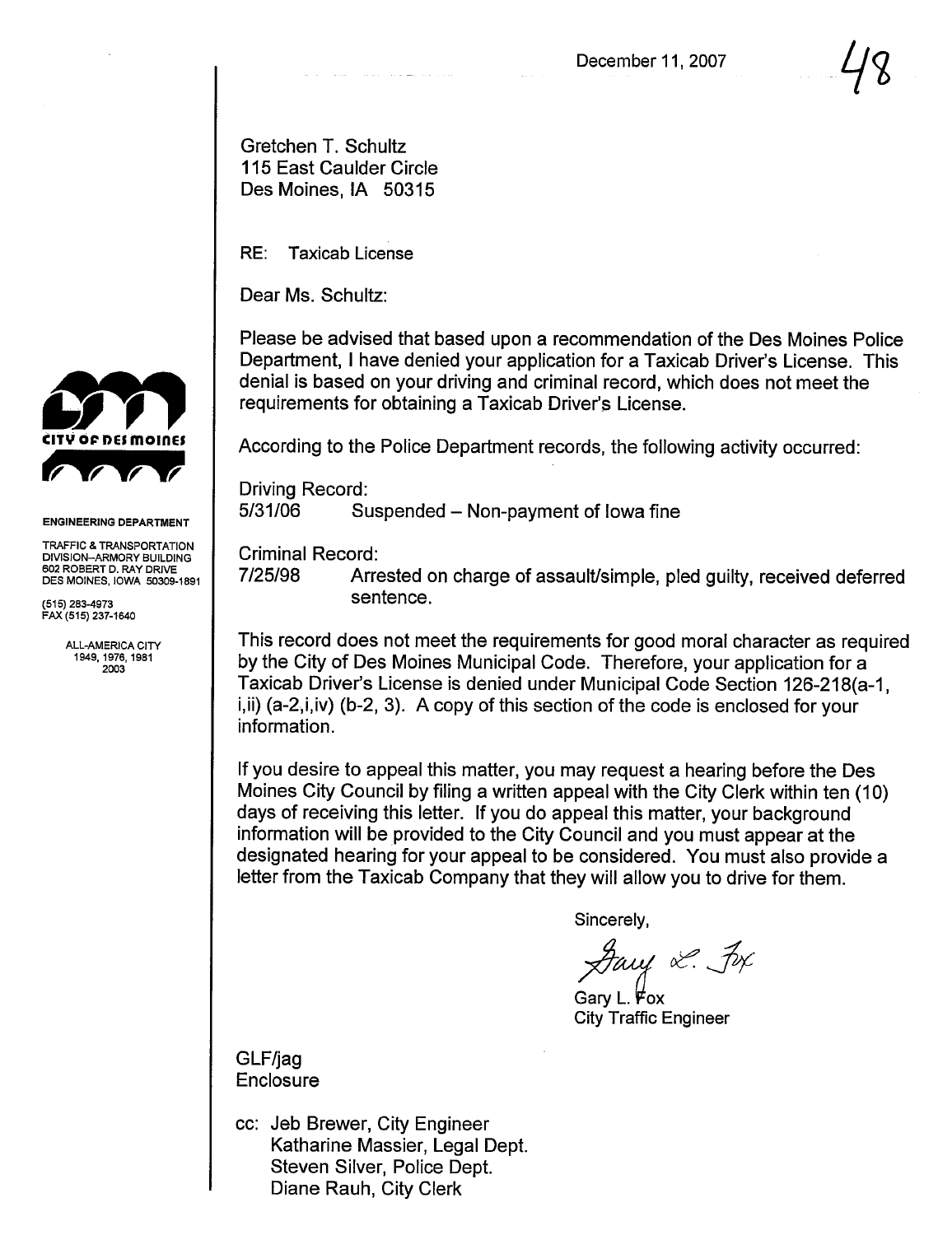Gretchen T. Schultz 1321 33<sup>rd</sup> Street Des Moines, IA 50311

RE: Taxicab License

Dear Ms. Schultz:

Please be advised that based upon a recommendation of the Des Moines Police Department, I have denied your application for a Taxicab Driver's License. This denial is based on your driving and criminal record, which does not meet the requirements for obtaining a Taxicab Driver's License.

According to the Police Department records, the following activity occurred:

Driving Record: 5/31/06 Suspended – Non-payment of Iowa fine

Criminal Record:

7/25/98 Arrested on charge of assault/simple, pled guilty, received deferred sentence.

This record does not meet the requirements for good moral character as required by the City of Des Moines Municipal Code. Therefore, your application for a Taxicab Driver's License is denied under Municipal Code Section 126-218(a-1, i, ii) (a-2, i, iv) (b-2, 3). A copy of this section of the code is enclosed for your information.

If you desire to appeal this matter, you may request a hearing before the Des Moines City Council by filing a written appeal with the City Clerk within ten (10) days of receiving this letter. If you do appeal this matter, your background information will be provided to the City Council and you must appear at the designated hearing for your appeal to be considered. You must also provide a letter from the Taxicab Company that " U.S. Postal Service

> Return<br>Reccipt<br>never<br>prox never)<br>recht<br>from

> > P.b.

GLF/jag **Enclosure** 

cc: Jeb Brewer, City Engineer Katharine Massier, Legal Dept. Steven Silver, Police Dept. Diane Rauh, City Clerk

| ր<br>տ              |                                                                                                   |                          |                  |               |  |                                               |              |    |           |
|---------------------|---------------------------------------------------------------------------------------------------|--------------------------|------------------|---------------|--|-----------------------------------------------|--------------|----|-----------|
| 뮤                   | nas<br>4                                                                                          | enum<br> <br> }          | A Children       | <b>ROLLEY</b> |  | î.                                            | <b>Compa</b> | C, | G<br>Sec. |
| 品<br>Ф<br><b>ru</b> |                                                                                                   | Postage<br>Certified Fee | \$               |               |  |                                               | 10 29 07     |    |           |
| 0003                | Return Receipt Fee<br>(Endorsement Required)<br>Restricted Delivery Fee<br>(Endorsement Required) |                          | Postmark<br>Here |               |  |                                               |              |    |           |
| <b>UJED</b>         | Total Postage & Fees<br>Sent To                                                                   |                          | \$               |               |  |                                               |              |    |           |
| <b>LOD2</b>         | Street, Apt. No.;<br>or PO Box No.<br>City, State, ZIP+ 4                                         |                          |                  |               |  | <u>tchen</u> Schultz<br>1321 33rd St<br>50311 |              |    |           |

(Domestic Mail Only; No Insurance Coverage Provided)

CERTIFIED MAIL RECEIPT

 $11.07$  Reserving due



:NGINEERING DEPARTMENT

I RAFFIC & TRANSPORTATION<br>DIVISION-ARMORY BUILDING 302 ROBERT D. RAY DRIVE )ES MOINES, IOWA 50309-1891

.515) 283-4973  $-X(515)$  237-1640

> ALL-AMERICA CITY 1949, 1976, 1981 2003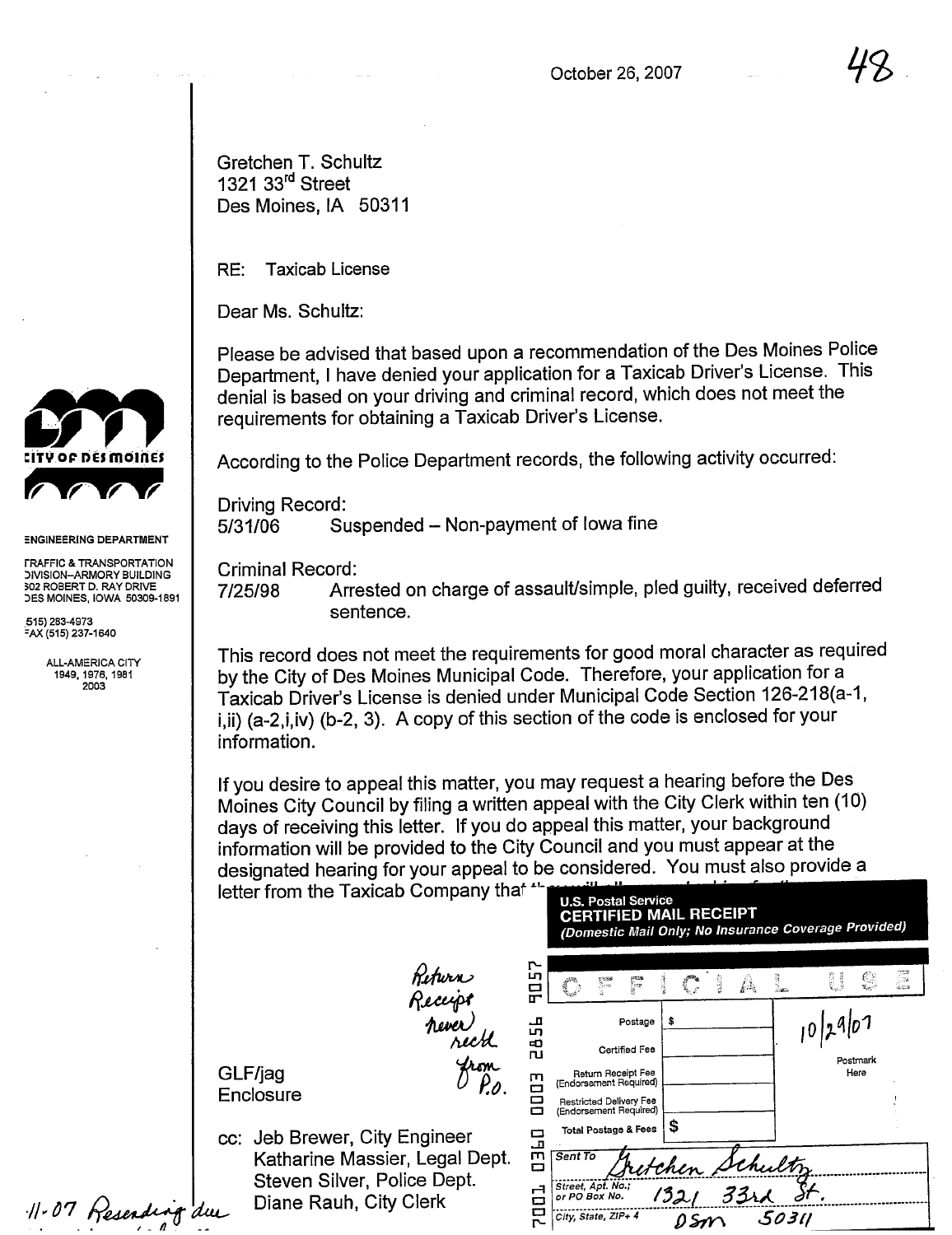## City of Des Moines, Iowa Office of Des Moines Police Department Community Outreach and Protective Services Bureau Traffic Unit

| To:   | Gary Fox<br>Traffic and Transportation                          | Date:    | 23 October 2007                        |
|-------|-----------------------------------------------------------------|----------|----------------------------------------|
| From: | Steven Silver<br>Traffic Communications Officer<br>Traffic Unit | Subject: | Taxicab License<br>Gretchen T. Schultz |

Currently the applicant has an Iowa Class "D" driver's license, which does meet the requirements to operate a taxicab. A review of Ms. Schultz's driving record reflects that with in five (5) years preceding this application the following activity occured.

05/31/2006 Suspended Non-Payment of Iowa Fine

A review of Ms. Schultz's Iowa/Local criminal record reflects that with in ten years preceding this application the following activity took place.

07/25/1998 Arrested on a charge of Assault/Simple. On 8/26/1998 Ms. Schultz entered a plea of guilty and received a Deferred Sentence and ordered to pay cost. On 4/13/2000 the deferred sentence was recalled and a hearing was set for  $5/4/2000$ . On  $4/17/2000$  the hearing was recalled as Ms. Schultz paid the cost.

This application is being denied under City of Des Moines Ordinance 126-218 (a-I, i, ii) (a-2, i, iv) (b-2,3).

The City of Des Moines Ordinance 126-218 only speaks to convicted of, pled guilty to or stipulated to the facts of an offense and does not address Deferred Judgments, Deferred Sentence or Expunged Records.<br>
Steven Silver

SCEIVED Jary-Yor  $RECEIVED$   $f_{ary}$  - you your  $\epsilon_{p}$  (0/13/07 TRAN A LITERAL GATA  $C\Gamma\Gamma\gamma'$  of the signals.

Denied<br>G 10/25/07

78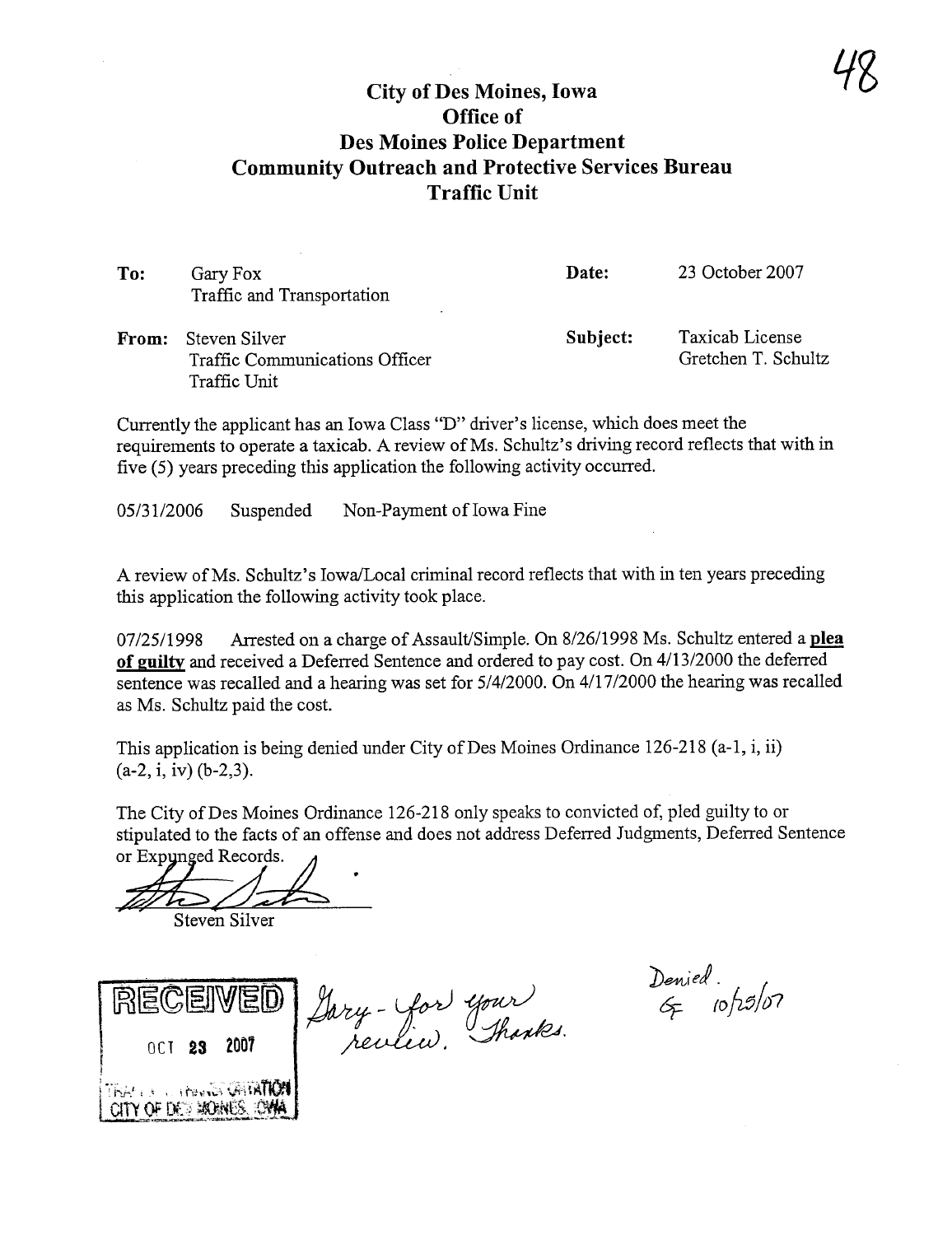|                       |                                                         |                          | CITY OF DES MOINES, IOWA<br>Office of                    |                                              |                                                                     |  |  |  |  |
|-----------------------|---------------------------------------------------------|--------------------------|----------------------------------------------------------|----------------------------------------------|---------------------------------------------------------------------|--|--|--|--|
|                       |                                                         |                          | <b>TRAFFIC AND TRANSPORTATION</b>                        |                                              |                                                                     |  |  |  |  |
| TO:                   | <b>Officer Steve Silver</b><br><b>DMPD Traffic Unit</b> |                          | DATE:                                                    |                                              | 2007                                                                |  |  |  |  |
| FROM:                 | Gary L. Fox,<br><b>City Traffic Engineer</b>            |                          | <b>SUBJECT:</b>                                          |                                              | Taxicab/Limousine<br><b>Drivers License</b><br><b>Records Check</b> |  |  |  |  |
| <b>NEW</b>            |                                                         | <b>RENEWAL</b>           |                                                          |                                              |                                                                     |  |  |  |  |
|                       |                                                         |                          | Please run a record check, both criminal and driving on: |                                              |                                                                     |  |  |  |  |
|                       | <b>NAME</b>                                             |                          |                                                          |                                              |                                                                     |  |  |  |  |
|                       | <b>S.S.</b>                                             |                          |                                                          |                                              |                                                                     |  |  |  |  |
|                       | D.L.                                                    |                          |                                                          |                                              |                                                                     |  |  |  |  |
|                       | B.D.                                                    |                          |                                                          |                                              |                                                                     |  |  |  |  |
|                       | <b>ADD</b>                                              | 321                      | $-33$ <sub>Ad</sub><br>Stree                             |                                              |                                                                     |  |  |  |  |
|                       |                                                         | $\rho_{\mathcal{S}}$     | 50311<br><u>Noine:</u>                                   |                                              |                                                                     |  |  |  |  |
|                       |                                                         | (RETURN BY MAIL COURIER) |                                                          |                                              |                                                                     |  |  |  |  |
|                       |                                                         |                          |                                                          |                                              |                                                                     |  |  |  |  |
|                       |                                                         |                          |                                                          | Gary L. Fox,<br><b>City Traffic Engineer</b> |                                                                     |  |  |  |  |
| GLF/jag               |                                                         |                          |                                                          |                                              |                                                                     |  |  |  |  |
| <b>Attachment</b>     |                                                         |                          |                                                          |                                              |                                                                     |  |  |  |  |
| <b>ID ISSUED DATE</b> |                                                         |                          |                                                          |                                              |                                                                     |  |  |  |  |
| <b>RECEIPT NO.</b>    |                                                         | $07 - 09579$             |                                                          |                                              |                                                                     |  |  |  |  |
| <b>AMOUNT</b>         |                                                         | \$40.00                  | <b>DATE</b>                                              |                                              | $\!\!/_0$ 7                                                         |  |  |  |  |

 $\ddot{\phantom{a}}$ 

**CAB COMPANY** 

**CAB OWNER**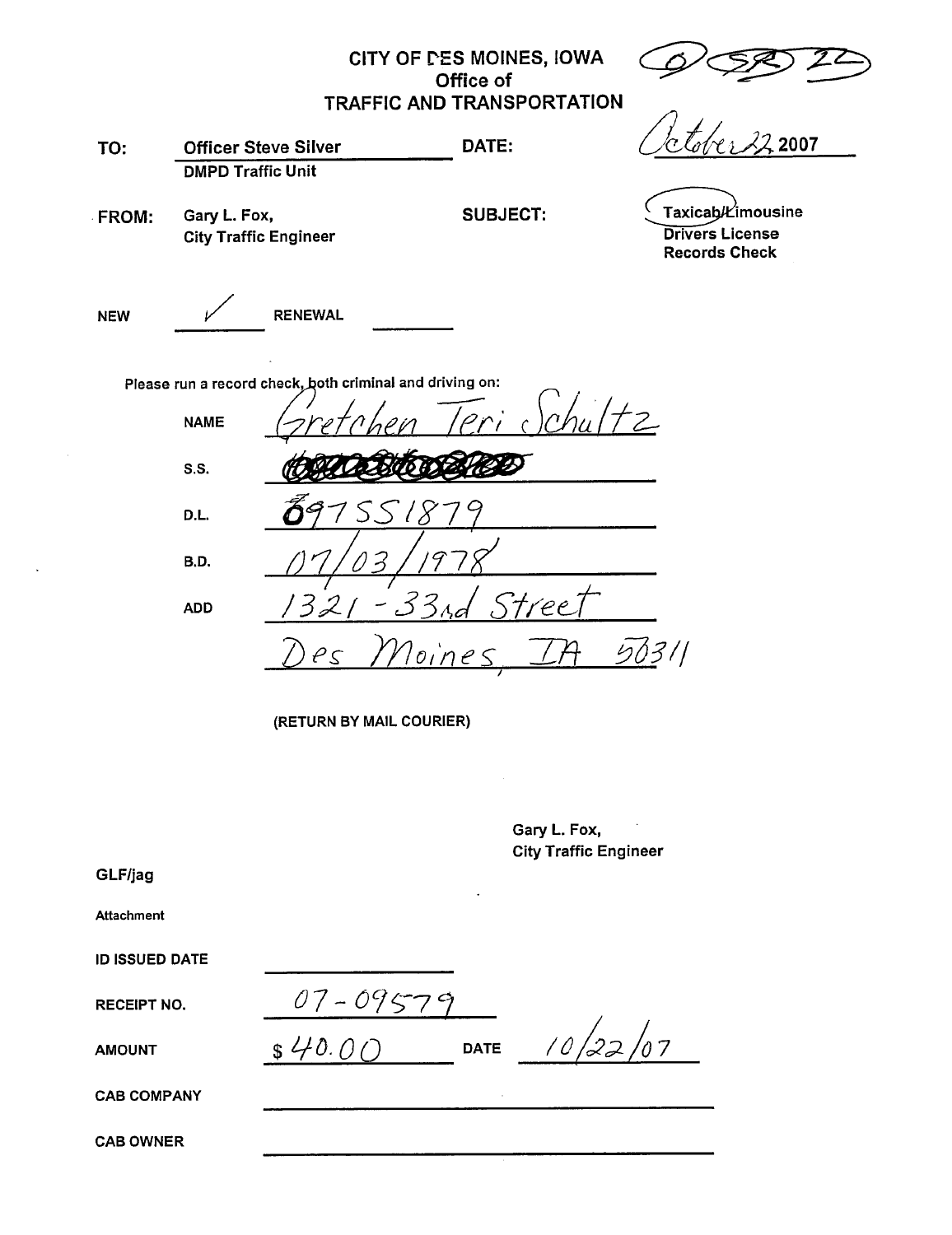| 1 v p x 1 v 1<br>07 - 095 79<br>ITY OF DES MOINES                                                                                                                                                                        |                |
|--------------------------------------------------------------------------------------------------------------------------------------------------------------------------------------------------------------------------|----------------|
| CITY OF DES MOINES<br>APPLICATION FOR LICENSE TO DRIVE A TAXICAB/LJMOUSINE                                                                                                                                               |                |
| (Middle)<br>Name                                                                                                                                                                                                         |                |
| <b>Address</b><br>$5 - 991 - 75$<br>(City, State & Zip Code) 5-5<br>Exp. Date:<br>Class:                                                                                                                                 | (Phone Number) |
| Date of Birth: 016178 Driver's License No.: 0<br><b>Color of Eyes:</b><br>Color of Hair: <b>D</b> ond<br>Height: $\leq$<br>Weight: 200<br>When?<br>Have you ever been licensed as a City of Des Moines Taxi/Limo Driver? |                |
| Taxi/Limo:<br>Years of experience driving an automobile.<br>If so, when?<br>Have you ever had your driver's license suspended/revoked?                                                                                   |                |
| nuinc<br>Give reason(s) for suspension/revocation.<br>List all convictions for traffic violations for which your license was susperded/revoked during the last five (5) years.                                           |                |

| List all convictions for criminal offenses other than traffic offenses during the last ten (10) years. |  |
|--------------------------------------------------------------------------------------------------------|--|
|                                                                                                        |  |

|      | <b>EMPLOYMENT RECORD:</b> | <b>Employer's Name and Address</b> | <b>EDUCATION RECORD:</b>     |                                             |
|------|---------------------------|------------------------------------|------------------------------|---------------------------------------------|
| From | То<br>1910                |                                    | School                       | Circle<br><b>Highest Grade</b><br>Completed |
|      |                           |                                    | Elementary                   | 1234<br>5678                                |
|      | ĥ                         | S                                  | <b>High School</b>           | 91011                                       |
|      | 760                       | Rowa<br><i>ALLAY</i>               | College                      | 156                                         |
|      |                           |                                    | <b>Trade School</b><br>Other | 1234                                        |

List any current medications or medical conditions for the past five (5) years which might affect your ability to drive:

 $\mathcal{L}^{\mathcal{L}}$ 

T

ki ji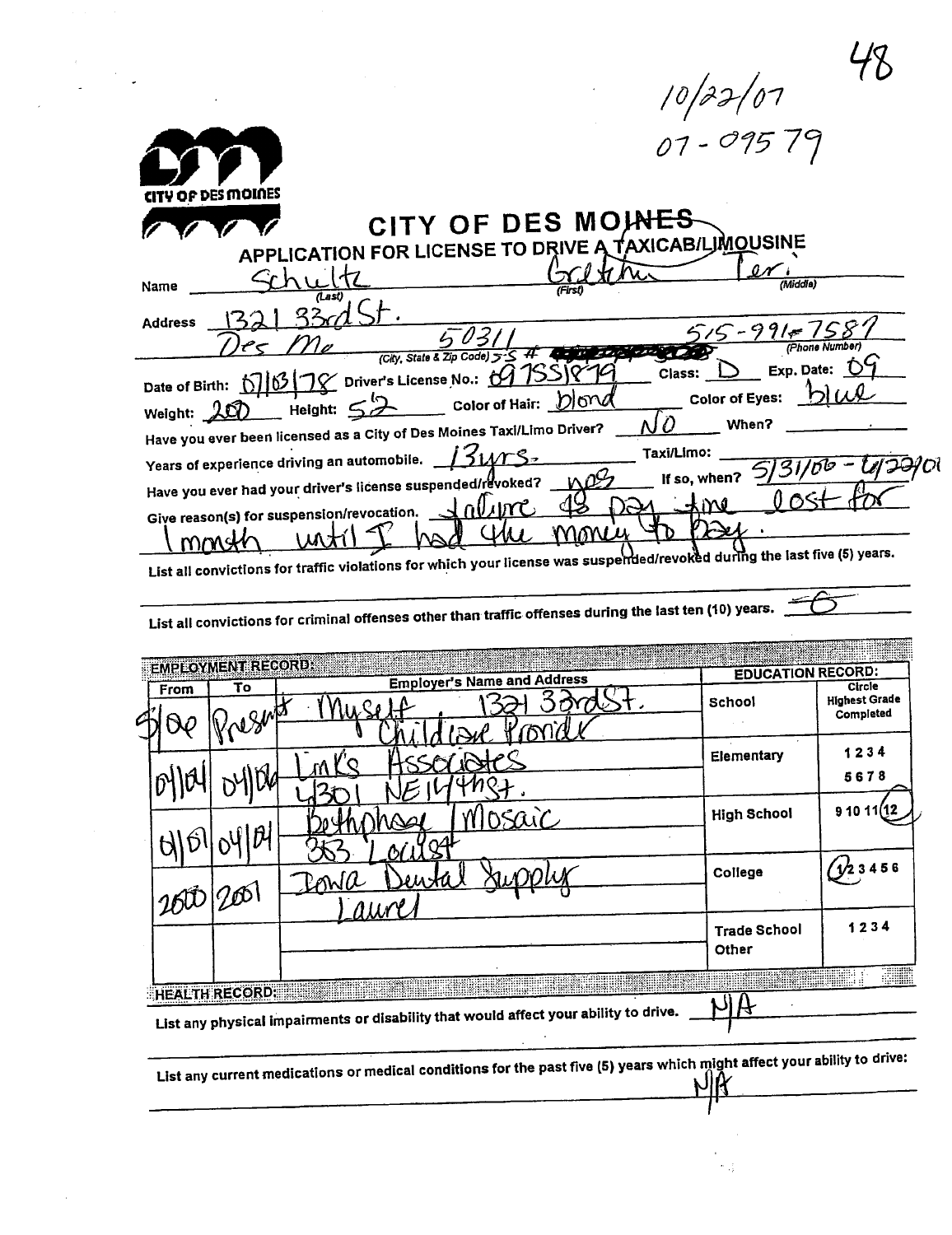## **City of Des Moines Traffic and Transportation**

## APPLICATION FOR LICENSE TO DRIVE A TAXICAB/LIMOUSINE IN THE CITY OF DES MOINES

Page 2

REFERENCES (persons known by you for at least one year):

|    | $h$ acott Windichera<br>Name    | Phone No. $515 - 988 - 681 -$         |
|----|---------------------------------|---------------------------------------|
|    | adons and the<br><b>Address</b> |                                       |
| 2. | Name                            | $515 - 202 - 7220$<br>Phone No.       |
|    | N<br><b>Address</b>             |                                       |
| 3. | <u>sshondabraes</u><br>Name     | $515 - 382 - 51$<br>1/a1<br>Phone No. |
|    | <b>Address</b>                  |                                       |

I hereby agree that if a license to drive a Taxicab/Limousine is issued to me that I will conform with all ordinances, rules and regulations governing Taxicab/Limousines and their drivers of the City of Des Moines.

I hereby swear that I am the individual making the foregoing application for a Taxicab/Limousine License and that the answers to the foregoing questions and other statements contained herein are true to the best of my knowledge and belief.

(Applicant's Signature)

Having been duly designated by the Chief of Police of the City of Des Moines for the purpose, I hereby certify that I have examined the applicant's arrest and traffic records. After careful examination, I hereby recommend that the applicant's request for a license to drive a Taxicab/Limousine be: 0 Л

| <b>ROVED</b><br><b>REJECTED</b>                                                                                                                                                                                                                                                                                                                   | (Authorized Representative, Chief of Police)                                                                                                                                                                                                   |
|---------------------------------------------------------------------------------------------------------------------------------------------------------------------------------------------------------------------------------------------------------------------------------------------------------------------------------------------------|------------------------------------------------------------------------------------------------------------------------------------------------------------------------------------------------------------------------------------------------|
|                                                                                                                                                                                                                                                                                                                                                   | lpt Number 1999 - 1999 - 1999 - 1999 - 1999 - 1999 - 1999 - 1999 - 1999 - 1999 - 1999 - 1999 - 1999 - 1999 - 1                                                                                                                                 |
|                                                                                                                                                                                                                                                                                                                                                   | <u>. I The Mississippine and the second second and the second second second and second second second second second</u><br><u> 1968 - 1969 - 1969 - 1969 - 1969 - 1969 - 1969 - 1969 - 1969 - 1969 - 1969 - 1969 - 1969 - 1969 - 1969 - 196</u> |
| mounts and the second contract of the contract of the contract of the contract of the contract of the contract of                                                                                                                                                                                                                                 | <b>ANDROID</b><br><br>$\mathbf{M}$ rejected $\blacksquare$                                                                                                                                                                                     |
|                                                                                                                                                                                                                                                                                                                                                   | Badge Number: New York (New York of Application for License & D. APPROVED<br><b>APPROVED</b>                                                                                                                                                   |
| any. <u>A construction of the second part</u> icle and a second particle of the second particle and a second particle                                                                                                                                                                                                                             | <br><br>. . <b>.</b> . <b>.</b> .<br>. <b>.</b> .<br>.<br><br><br>.<br><br>. <i>. .</i><br><br>. <b>. .</b> . <b>.</b><br>                                                                                                                     |
| $\frac{1}{\sqrt{2}}$ , where $\frac{1}{\sqrt{2}}$ , $\frac{1}{\sqrt{2}}$ , $\frac{1}{\sqrt{2}}$ , $\frac{1}{\sqrt{2}}$ , $\frac{1}{\sqrt{2}}$ , $\frac{1}{\sqrt{2}}$ , $\frac{1}{\sqrt{2}}$ , $\frac{1}{\sqrt{2}}$ , $\frac{1}{\sqrt{2}}$ , $\frac{1}{\sqrt{2}}$ , $\frac{1}{\sqrt{2}}$ , $\frac{1}{\sqrt{2}}$ , $\frac{1}{\sqrt{2}}$ , $\frac{1$ | . <b>.</b><br>.<br>1.1.1.1<br>.<br><u>ress</u><br>                                                                                                                                                                                             |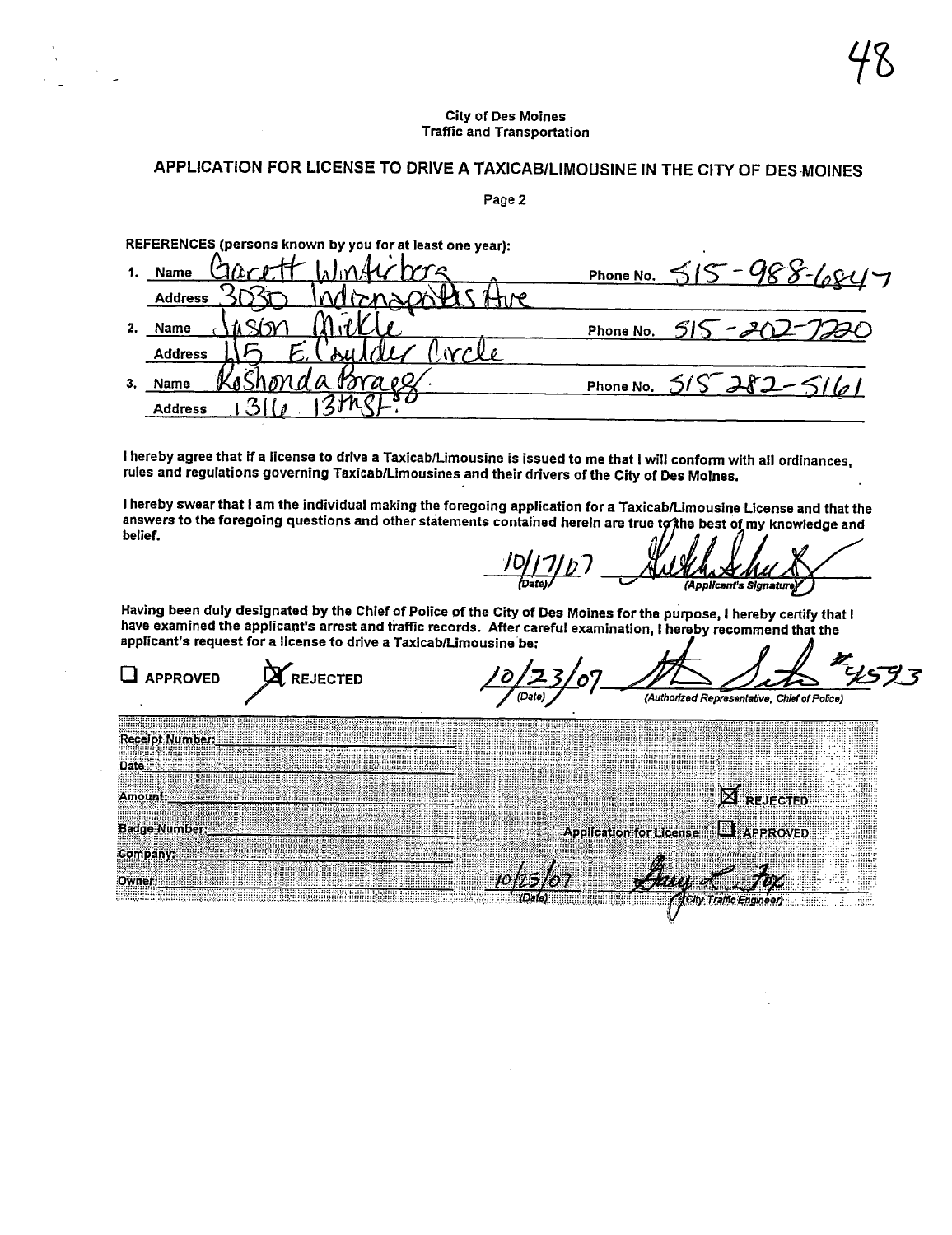| <b>State of Iowa</b><br>Division of Criminal Investigation<br>215 E 7 <sup>th</sup> St<br>Des Moines IA 50319<br>Ph. 515-725-6066 Fax 515-725-6080<br><b>Iowa Criminal History Record Check</b><br><b>Walk-In Request</b> |
|---------------------------------------------------------------------------------------------------------------------------------------------------------------------------------------------------------------------------|
| Your name $\mu$<br><b>Address</b><br><b>City/State/Zip</b><br>Fill in all shaded areas.<br><b>Phone#</b>                                                                                                                  |
| Requesting an Iowa criminal history record check on:                                                                                                                                                                      |
| Last Name Apellido (mandatory)<br>First Name Primer Nombre (mandatory)<br>Middle Name Segundo Nombre (recommended)<br>GRETCHEN<br>SCHULTZ                                                                                 |
| Date of Birth Fecha Nacimiento (mandatory)<br>Gender Genero (mandatory)<br><b>Social Security Number</b> (recommended)<br>$R4 - 94 - 5135$<br><b>Male</b><br><b>Lifemale</b><br>67/03/78                                  |
| Waiver Signature Firma (f the request is on yourself; please sign. If the request is on someone else, write $N(A)$                                                                                                        |
| <b>Results</b><br>DCI USE ONLY                                                                                                                                                                                            |
| $\sqrt{0}$ -/ $7$ - $\sqrt{7}$ , a name and date of birth check revealed:<br>್ಲಿ ಪ್ರದ<br>As of<br>PH 12:31<br><b>X</b> No record found                                                                                    |
| Record attached, DCI #                                                                                                                                                                                                    |
| DCI initials_                                                                                                                                                                                                             |
| Receipt                                                                                                                                                                                                                   |
| Number of requests $\angle x$ \$10.00 per last name = Total amount \$ $\angle 0.00$                                                                                                                                       |
| Method of payment: ____cash ______money order $\qquad \qquad \text{Check} \# \# \text{6.21}$                                                                                                                              |
|                                                                                                                                                                                                                           |
| Cardholder's name                                                                                                                                                                                                         |
| DCI initials                                                                                                                                                                                                              |
|                                                                                                                                                                                                                           |

 $\mathcal{A}$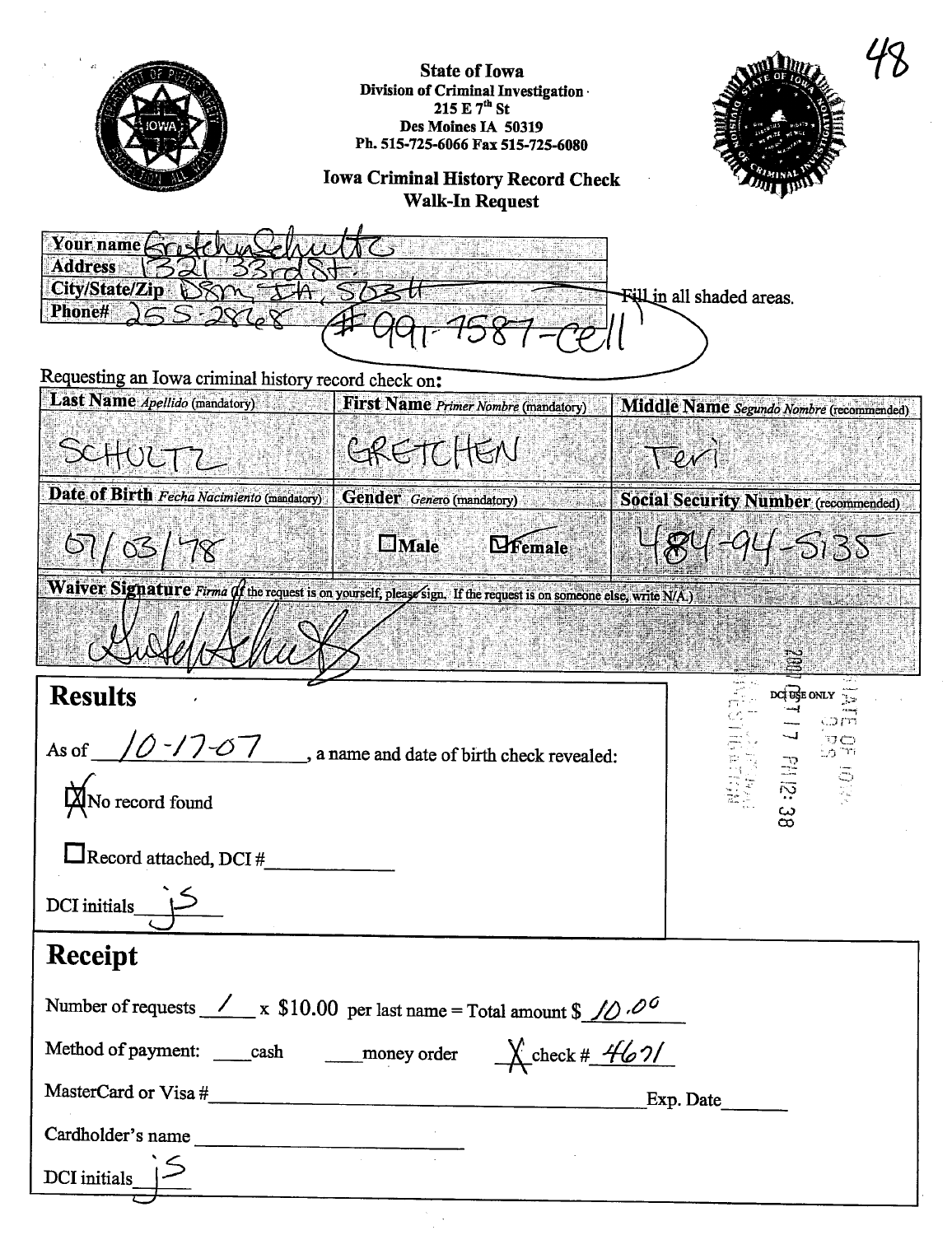| <b>Last Name</b><br><b>SCHULTZ</b><br><b>Address</b><br>3200 | <b>First Name</b><br><b>GRETCHEN</b><br><b>INDIANOLA</b> | <b>TERI</b>              | <b>Middle Name</b><br>Bldg/Apt #<br>B.<br>44 | F<br>W             | Sex Race Date of Birth Height Weight Hair<br>07031978<br>City<br>DES MOINES | 5 <sup>7</sup><br>03<br><b>State</b><br>IA | 190<br>Zip | <b>BLN</b>         | <b>Eyes</b><br>BLU        |
|--------------------------------------------------------------|----------------------------------------------------------|--------------------------|----------------------------------------------|--------------------|-----------------------------------------------------------------------------|--------------------------------------------|------------|--------------------|---------------------------|
| <b>SSN</b>                                                   | <b>Ident Number</b>                                      | <b>Booking Date/Time</b> |                                              | <b>Case Number</b> |                                                                             | <b>Booking Number</b>                      |            |                    |                           |
|                                                              | 0083305                                                  | 19970123                 | 235300                                       | 19970003417        |                                                                             | 199770125                                  |            |                    |                           |
| <b>Charges</b>                                               |                                                          |                          |                                              |                    |                                                                             |                                            |            |                    |                           |
| POSS SCHED 1 W/INTENT                                        |                                                          |                          |                                              |                    |                                                                             |                                            |            |                    |                           |
|                                                              |                                                          |                          |                                              |                    |                                                                             |                                            |            |                    |                           |
|                                                              |                                                          |                          |                                              |                    |                                                                             |                                            |            |                    |                           |
| <b>Last Name</b>                                             | <b>First Name</b>                                        |                          | <b>Middle Name</b>                           | F                  | Sex Race Date of Birth Height Weight                                        |                                            |            | Hair<br><b>BLN</b> | <b>Eyes</b><br><b>BLU</b> |
| <b>SCHULTZ</b><br><b>Address</b><br>400                      | <b>GRETCHEN</b><br>28TH                                  | <b>TERI</b>              | Bldg/Apt#<br>10<br>A                         | W                  | 07031978<br>City<br>DES MOINES                                              | 5<br>03<br><b>State</b><br><b>IA</b>       | 190<br>Zip |                    |                           |
| <b>SSN</b>                                                   | <b>Ident Number</b>                                      | <b>Booking Date/Time</b> |                                              | <b>Case Number</b> |                                                                             | <b>Booking Number</b>                      |            |                    |                           |
|                                                              | 0083305                                                  | 19980725                 | 004100                                       | 19980031046        |                                                                             | 199871143                                  |            |                    |                           |
| <b>Charges</b>                                               |                                                          |                          |                                              |                    |                                                                             |                                            |            |                    |                           |
| <b>ASSAULT/SIMPLE</b>                                        |                                                          |                          |                                              |                    |                                                                             |                                            |            |                    |                           |

 $\label{eq:2.1} \frac{1}{\sqrt{2}}\int_{\mathbb{R}^3}\frac{1}{\sqrt{2}}\left(\frac{1}{\sqrt{2}}\right)^2\frac{1}{\sqrt{2}}\left(\frac{1}{\sqrt{2}}\right)^2\frac{1}{\sqrt{2}}\left(\frac{1}{\sqrt{2}}\right)^2\frac{1}{\sqrt{2}}\left(\frac{1}{\sqrt{2}}\right)^2.$ 

 $\label{eq:2.1} \frac{1}{\sqrt{2}}\int_{\mathbb{R}^3}\frac{1}{\sqrt{2}}\left(\frac{1}{\sqrt{2}}\right)^2\frac{1}{\sqrt{2}}\left(\frac{1}{\sqrt{2}}\right)^2\frac{1}{\sqrt{2}}\left(\frac{1}{\sqrt{2}}\right)^2\frac{1}{\sqrt{2}}\left(\frac{1}{\sqrt{2}}\right)^2\frac{1}{\sqrt{2}}\left(\frac{1}{\sqrt{2}}\right)^2\frac{1}{\sqrt{2}}\left(\frac{1}{\sqrt{2}}\right)^2\frac{1}{\sqrt{2}}\left(\frac{1}{\sqrt{2}}\right)^2\frac{1}{\sqrt{$ 

 $\label{eq:2.1} \frac{1}{\sqrt{2}}\int_{\mathbb{R}^3}\frac{1}{\sqrt{2}}\left(\frac{1}{\sqrt{2}}\right)^2\frac{1}{\sqrt{2}}\left(\frac{1}{\sqrt{2}}\right)^2\frac{1}{\sqrt{2}}\left(\frac{1}{\sqrt{2}}\right)^2\frac{1}{\sqrt{2}}\left(\frac{1}{\sqrt{2}}\right)^2.$ 

I ASSAULT TURE DE L'ANGER DE L'ANGER DE L'ANGER DE L'ANGER DE L'ANGER DE L'ANGER DE L'ANGER DE L'ANGER DE L'ANG

 $\label{eq:2.1} \mathcal{L}(\mathcal{L}^{\text{max}}_{\mathcal{L}}(\mathcal{L}^{\text{max}}_{\mathcal{L}}(\mathcal{L}^{\text{max}}_{\mathcal{L}}(\mathcal{L}^{\text{max}}_{\mathcal{L}^{\text{max}}_{\mathcal{L}}(\mathcal{L}^{\text{max}}_{\mathcal{L}^{\text{max}}_{\mathcal{L}^{\text{max}}_{\mathcal{L}^{\text{max}}_{\mathcal{L}^{\text{max}}_{\mathcal{L}^{\text{max}}_{\mathcal{L}^{\text{max}}_{\mathcal{L}^{\text{max}}_{\mathcal{L}^{\text{max}}$ 

 $\sim$